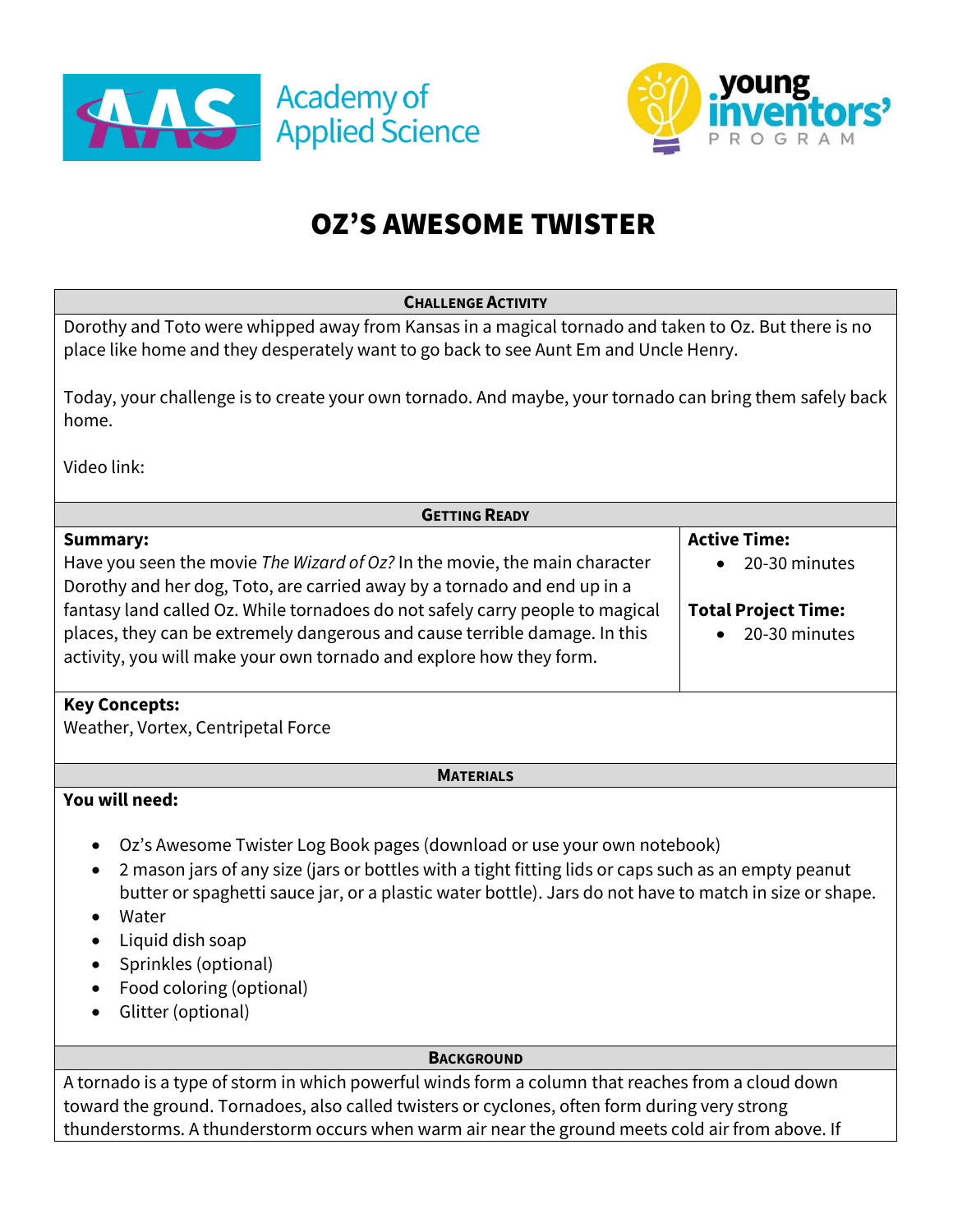these two air masses meet and the change of wind direction and wind speed is strong enough, the air will begin to rotate and a tornado is produced.

Tornadoes, hurricanes, and waterspouts (tornadoes that form over a body of water) are all formed from centripetal force. These storms swirl in a circle. When objects move in a curved or circular path and not along a straight line, an inward force which directs the objects (or fluid such as water), towards the center of its circular path. This force is called **centripetal force**. **Centripetal force** keeps the object moving in its circular path by pulling the object or fluid towards the center of the circle.

In a tornado, the circular motion of the air forces water droplets towards the center of its circle and creates a water **vortex**. A **vortex** is a spinning flow of fluid. As the **vortex** forms, more water droplets gather around it, and eventually it grows large enough to become a visible tornado. The column that we see as the tornado is called a funnel cloud. A funnel cloud is shaped like a cone, pillar, or tube. It can range from a few feet to hundreds of feet wide. The winds of a funnel usually spin counterclockwise in the Northern Hemisphere, and clockwise in the Southern Hemisphere.



The winds inside the tornado can reach speeds of up to 300 miles per hour and are the strongest winds on earth- much stronger than the winds of a hurricane or cyclone. For perspective, New Hampshire's own Mt. Washington set the world record for the highest wind speed ever recorded on the surface of the earth on April 12, 1934 with a wind of 231 miles per hour. This record was finally broken in 1996, when wind with speed of 253 miles per hour was recorded during Tropical Cyclone Olivia in Barrow Island, Australia.

Tornadoes typically last only 2-3 minutes, but stronger ones can last up to 15 minutes or longer. The high winds of a tornado can flatten buildings and lift heavy objects, such as cars and trucks, into the air. Once a tornado touches the ground it can travel across land about 28 miles per hour, usually moving west to east. However, most tornadoes are quick and do not cause much damage.

It is not fully understood how exactly tornadoes form, grow and die. Tornado researchers are still trying to solve the tornado puzzle, but for every piece that seems to fit, they often uncover new pieces that need to be studied.

## **Tornado Safety**

While tornadoes can be really cool to watch, you should never get near a tornado! Instead, you should immediately find shelter. It is best to go to a basement or a shelter underground or in the interior part of a house on the lowest floor where there are no windows (bathroom or closet). If you can, get under a sturdy piece of furniture such as a table. Crouch down on your knees and protect your head with your arms. If you are in your car, do not try to outrun the storm. Get out of the car and find a low point on the ground, like a ditch, and lie flat. If you are outside, do the same, by finding a low spot on the ground where you can